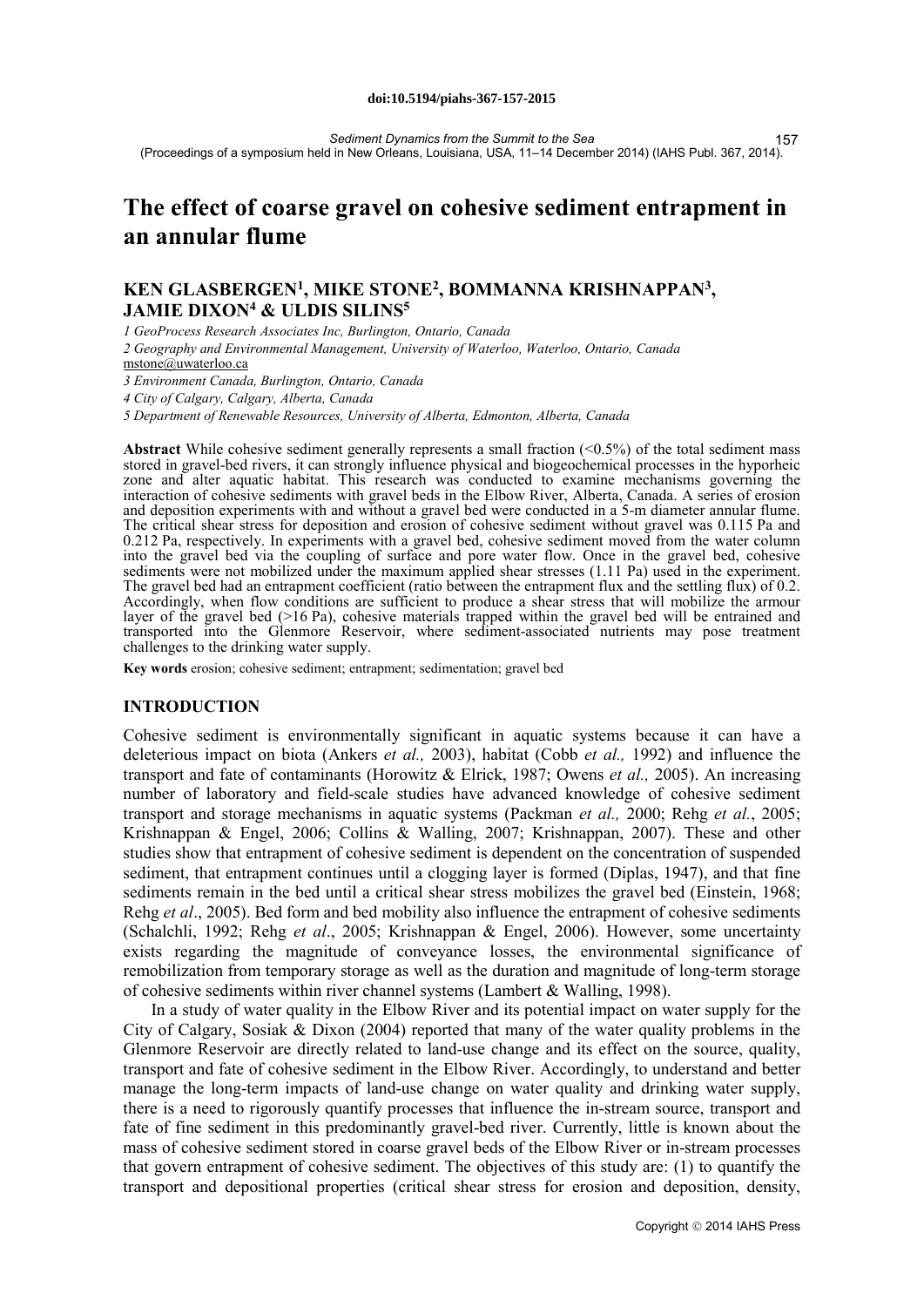#### 158 *K. Glasbergen et al.*

settling velocity) of Elbow River cohesive sediments experimentally in an annular flume with and without gravel; (2) to evaluate the processes governing entrapment of cohesive sediment in gravel beds; and (3) to quantify the entrapment ratio of gravel from the Elbow River. This study examines mechanisms governing the interaction of cohesive sediments with gravel beds in the Elbow River, Alberta, Canada, and builds upon earlier entrapment studies (Krishnappan & Engel, 2006) to advance the entrapment ratio concept for modelling fine sediment transport.

# **METHODS**

# **Experimental approach**

Two sets of flume experiments (with and without gravel beds) were conducted to quantify the transport and depositional properties of cohesive sediments in the Elbow River. This approach enables the entrapment of cohesive sediment by Elbow River gravel to be rigorously quantified. The experimental conditions for erosion and deposition experiments conducted in this study are listed in Table 1.

| Experiment |              | Shear stress<br>(Pa) | Initial concentration<br>(ppm) | Consolidation period<br>(h) |
|------------|--------------|----------------------|--------------------------------|-----------------------------|
| Deposition | (no gravel)  | 0.123                | 289                            | 0                           |
| Deposition | (no gravel)  | 0.123                | 614                            |                             |
| Deposition | (no gravel)  | 0.212                | 593                            |                             |
| Erosion    | (no gravel)  | variable             | 614                            | 113                         |
| Erosion    | (no gravel)  | variable             | 614                            | 39                          |
| Deposition | (gravel bed) | 0.48                 | 181                            | $\theta$                    |
| Erosion    | (gravel bed) | variable             | 1.7                            | 39                          |

**Table 1** Description of erosion and deposition experiments in the annular flume.

# **Sediment collection**

Water, gravel and cohesive sediments were collected from partially submerged gravel bars of the Elbow River during low flow conditions in autumn 2011 near the confluence of the river with the Glenmore Reservoir in the City of Calgary, Alberta. Cohesive sediment and river water were collected using an inverted cone sampler (Milburn & Krishnappan, 2003). Approximately 750kg of gravel was collected and this material was sufficient to create an 8-cm thick gravel bed in the rotating flume. All materials were shipped to the Canadian Centre for Inland Waters (CCIW) in Burlington, Ontario. Prior to the flume experiment, the gravel was pre-washed and sieved five times using a SWECO Vibro-Energy Separator®. Materials >10 mm were used to create a gravel bed in the flume.

# **Flume experiments**

The series of deposition and erosion experiments listed in Table 1 were conducted in a 5-m (ring diameter) rotating annular flume located at CCIW. The flume and experimental methods are described in detail (Krishnappan, 1993; Krishnappan & Engel, 1994, 2004). The deposition characteristics of cohesive sediment without gravel were studied in two separate experiments by adding filtered river water and a known mass of sediment to produce fully mixed concentrations of 289 mg/L and 614 mg/L in the flume. The flume was operated at high speed for 20 minutes then the speed was lowered to a constant bed shear stress of 0.123 Pa. The flume was operated at this level for about 5 hours. During this experiment, suspended sediment concentrations were monitored at regular time intervals. Deposition experiments were repeated under the same conditions with gravel beds. The flow characteristics and bed shear stresses in the flume during these experiments were calculated using a three dimensional hydrodynamic flow model called PHOENICS (Rosten & Spalding, 1984).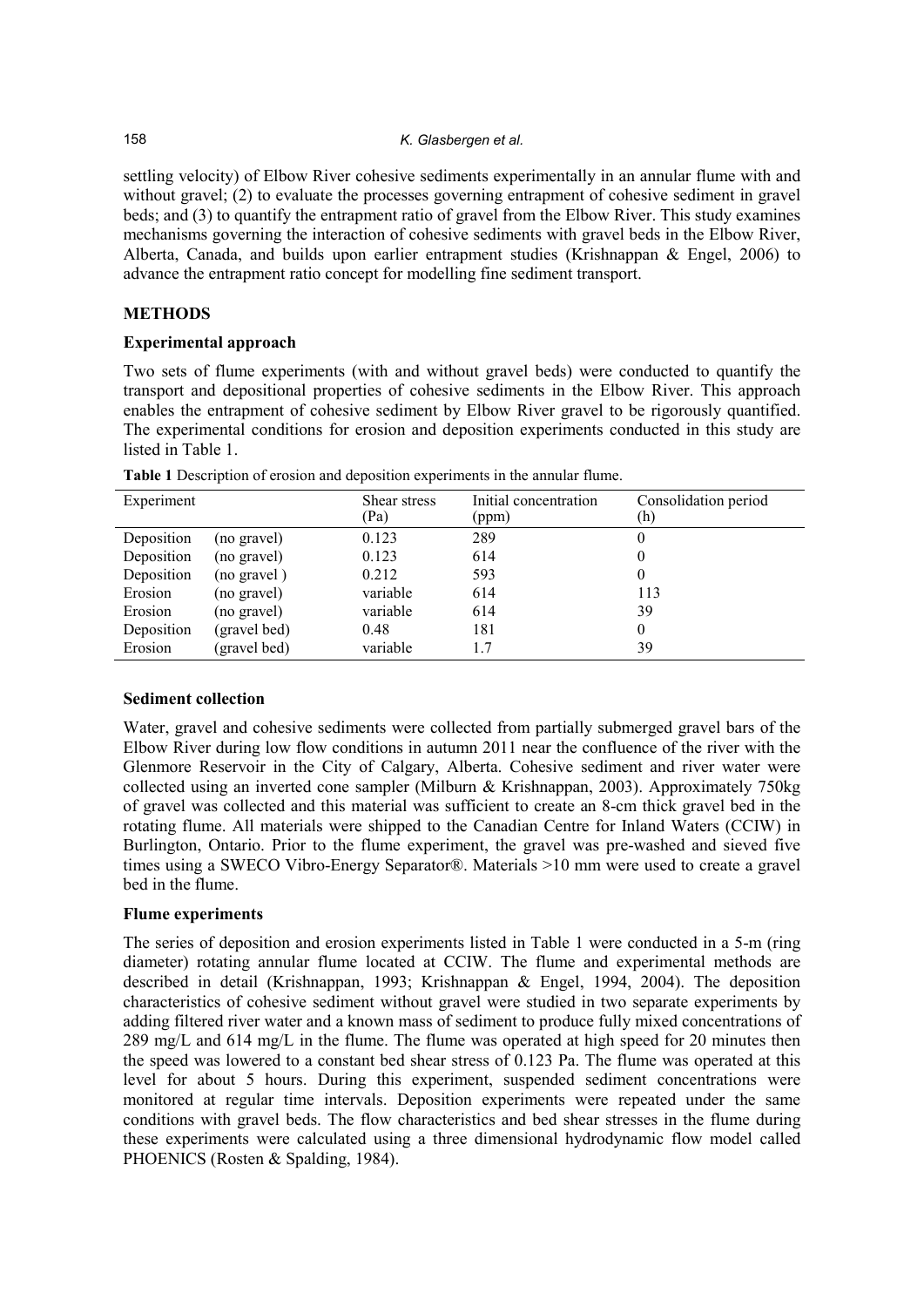The erosion characteristics of cohesive sediment without gravel were determined in the first erosion experiment. A cohesive sediment layer was created by mixing river water and sediment at high speed then bringing the flume to rest. The sediment–water mixture was left undisturbed for 113 hours to allow the sediment to settle and age on the flume bed. The experiment began by increasing the speed of the flume and top cover in steps, thereby incrementally applying shear stress as a stair-case function. Suspended sediment concentration in the flume of the eroded sediment was measured as a function of time. In the second erosion experiment with a gravel bed, a cohesive sediment mixture was added while the flume ran at high speed and then sediment settled in the flume as the speed decreased slowly until it stopped. After 113 hours, the speed of the flume and top cover were increased as described above and sediment concentrations in the flume were measured as a function of time. An entrapment coefficient (defined as the ratio between the entrapment flux and the settling flux) was calculated using a fine sediment transport model developed by Krishnappan & Engel (2006). Settling velocity of cohesive sediment was calculated using the method described by Krishnappan (2007). The mass of fine sediments stored within the gravel bed of the flume was calculated using the method of Lambert & Walling (1988).

#### **RESULTS AND DISCUSSION**

### **Deposition and erosion characteristics of cohesive sediment**

The depositional characteristics of cohesive sediment without gravel were studied by using the same initial suspended sediment concentrations (614 mg/L) for two different shear stress conditions (0.212 and 0.123 Pa). Steady state concentrations can be expressed as a fraction of the initial sediment concentration and the critical shear stress for deposition can be extrapolated using a fitted power law relationship between the fraction deposited and bed shear stress (Milburn & Krishnappan, 2003). The deposition experiment data are presented in Fig. 1. The fractions of cohesive sediment deposited were 0.57 and 0.94 for an applied shear stress of 0.123 and 0.212 Pa, respectively. The critical shear stress for deposition for the Elbow River cohesive sediments was determined as 0.115 Pa.

The critical shear stress for erosion of cohesive sediment without gravel was investigated using two consolidation periods (39 and 113 h). Results of the experiments are presented in Fig. 2. The critical shear stress for bed erosion was 0.212 Pa for both the 39 and 133 h consolidation periods. The critical shear stress for erosion of the Elbow River sediment was approximately two times higher than the critical shear stress for deposition (0.115 Pa), which is consistent with results observed in other studies (Stone & Krishnappan, 1997; Milburn & Krishnappan, 2003).



**Fig. 1** Deposition of cohesive sediment for two bed shear stress conditions (0.123 Pa and 0.212 Pa).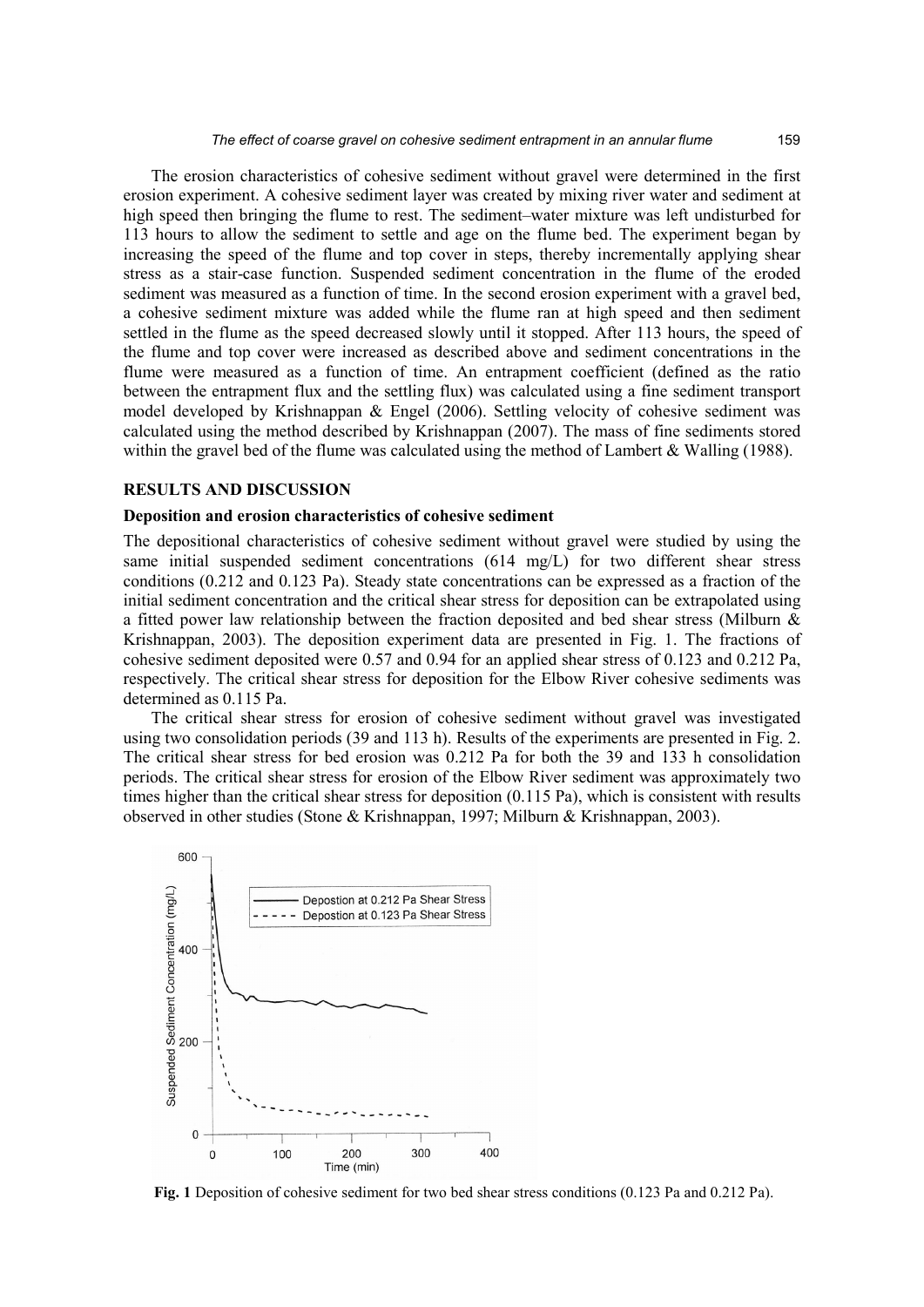

**Fig. 2** Cohesive sediment bed erosion for 39 h and 113 h consolidation periods.

#### **Effect of gravel on deposition and erosion of cohesive sediment**

The results of deposition experiments in the flume with and without gravel under the same conditions of shear stress are presented in Fig. 3. During the initial 15 minutes of the experiment, suspended sediment concentrations declined rapidly to 11.9 mg/L at steady state. Figure 3 shows that 93% of the fine sediment was deposited either on or in the gravel bed compared to 56% deposited under similar flow conditions without gravel. The results are comparable to Krishnappan (2007) and demonstrate the significant effect of gravel on the deposition of cohesive sediment.



**Fig. 3** Sediment deposition with and without gravel at the same flume speed.

The effect of gravel on cohesive sediment erosion was also evaluated experimentally in the annular flume. A very small fraction of the deposited sediment was remobilized under the maximum shear stresses applied in the erosion experiment with gravel (Fig. 4). Some relatively constant sediment pulsing from the gravel bed was observed was over time. The pulsing appears to have resulted from the erosion of fine sediments deposited on the top surface of the gravel bed.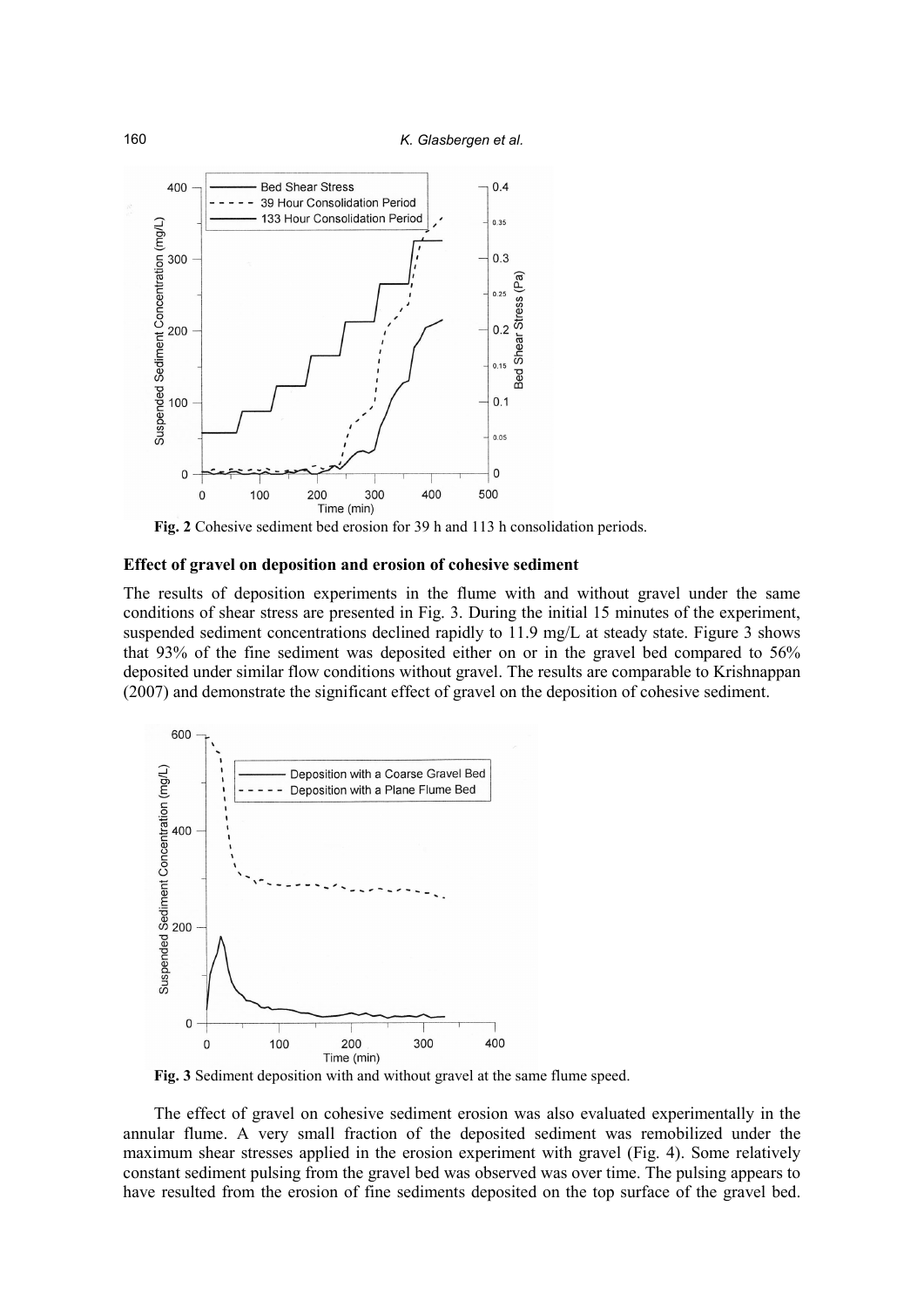

**Fig. 4** Erosion experiment with coarse gravel bed.

The stochastic nature of the sediment remobilization into the water column is most likely related to the turbulent nature of flow at the boundary layer (Kirkbride & Ferguson, 1995). It should be noted here that the concentration of the eroded sediment was very small  $(\leq 2 \text{ mg/L})$  and is only slightly higher than the measurement accuracy of 1 mg/L.

The entrapment coefficient for the Elbow River gravel was estimated to be 0.2. Krishnappan & Engel (2006) found that the entrapment coefficient for sands varied as a function of applied shear stress. The observed difference in entrapment for the same sized sand was attributed to the stability of the bed which at low shear was stable but at a higher shear stress was mobilized. Krishnappan & Engel (2006) observed that a mobile sand bed used in their experiments prevented a clogging layer from forming, thus resulting in a higher entrapment value than for the Elbow River gravel. The present study shows that gravel reduced the steady state sediment concentration of suspended sediment by 83% compared similar flow conditions with no gravel bed.

#### **Implications for water quality of the Glenmore reservoir**

Knowledge of cohesive sediment transport characteristics and storage/mobilization within gravel deposits of the Elbow River bed is critical to understanding its effect on water quality of the Glenmore Reservoir. The cohesive sediment fraction stored in gravel of the Elbow River was approx. 0.5% of the total sediment mass in the upper 8 cm of the river bed. Particle density of cohesive sediment approached that of water for size fractions  $>100 \mu m$ . The maximum settling velocity of 50-µm flocs was 0.37 mm/s which decreased to 0.07 mm/s for flocs of 128  $\mu$ m diameter (Fig. 5). Such information is relevant to the City of Calgary in the context of drinking water supply because cohesive sediment is the primary vector for phosphorus transport which can influence the trophic status of the Glenmore Reservoir (Sosiak & Dixon, 2004). The most bioavailable particulate phosphorus forms are associated with sediment size fractions <20µm (Stone & English, 1993) and the phosphate desorption potential from cohesive sediment into the water column is most pronounced in the smallest size fraction (Stone & Mudroch, 1989). Accordingly, when the armour layer of the gravel bed is mobilized during high flow events, cohesive sediment stored in the gravel will be re-entrained and transported into the reservoir. However, given the low settling velocities of the fine sediment in the water column, phosphorus desorption from the sediment into the water column will be maximized thereby increasing the potential for algal blooms.